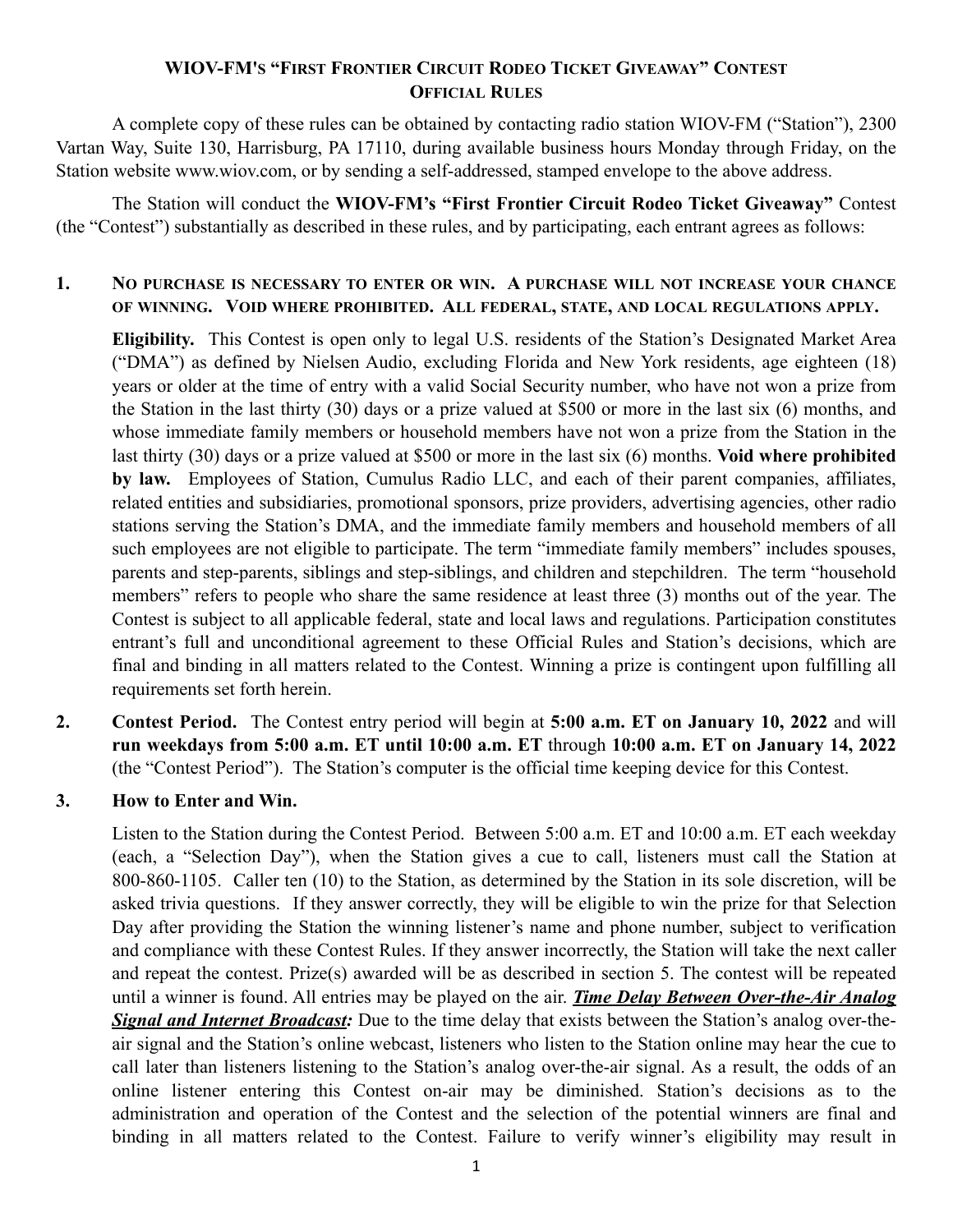disqualification and forfeiture of the prize. Unclaimed prizes may not be awarded. **LIMIT ONE PRIZE PER PERSON.**

- **4. Verification of Potential Winner.** THE ELIGIBILITY OF ALL POTENTIAL CONTEST WINNERS IS SUBJECT TO VERIFICATION BY STATION WHOSE DECISIONS ARE FINAL AND BINDING IN ALL MATTERS RELATED TO THE CONTEST. The potential winner must continue to comply with all terms and conditions of these Official Rules, and winning is contingent upon fulfilling all requirements. The potential winner may be notified by email and/or telephone call after the date of random drawing and/or winner determination. The potential winner will be required to sign and return to Station, within three (3) days of the date notice is sent, an affidavit of eligibility and a liability/ publicity release (except where prohibited) to claim the prize, if applicable. A winner who returns the affidavit of eligibility and liability/publicity release will be deemed to have accepted the contest prize and thereafter will not be permitted to rescind their acceptance of the prize and/or return the prize. If a potential winner cannot be contacted, fails to sign and return the affidavit of eligibility and/or the liability/publicity release within the required time period (if applicable), or if the prize or prize notification is returned as undeliverable, potential winner forfeits prize. In the event that the potential winner of a prize is disqualified for any reason, Station may award the applicable prize to an alternate winner by random drawing from among all remaining eligible entries. Unclaimed prizes may not be awarded.
- **5. Prizes.** Six (6) prizes will be awarded in this Contest. Prize(s) awarded for each selection day are as follows:

Monday, January 10, 2022: One (1) prize will be awarded. The prize is four (4) general admission passes for the First Frontier Circuit Rodeo event at the Farm Show Complex in Harrisburg, PA on January 13, 2022.

Tuesday, January 11, 2022: One (1) prize will be awarded. The prize is four (4) general admission passes for the First Frontier Circuit Rodeo event at the Farm Show Complex in Harrisburg, PA on January 13, 2022.

Wednesday, January 12, 2022: One (1) prize will be awarded. The prize is four (4) general admission passes for the First Frontier Circuit Rodeo event at the Farm Show Complex in Harrisburg, PA on January 14, 2022.

Thursday, January 13, 2022: One (1) prize will be awarded. The prize is four (4) general admission passes for the First Frontier Circuit Rodeo event at the Farm Show Complex in Harrisburg, PA on January 14, 2022.

Friday, January 14, 2022: Two (2) prizes will be awarded. Each prize is four (4) general admission passes for the First Frontier Circuit Rodeo event at the Farm Show Complex in Harrisburg, PA on January 15, 2022.

The approximate retail value ("ARV") of each prize is **Twenty Five Dollars (\$25).**

## **TOTAL ARV OF ALL CONTEST PRIZES IS: One Hundred Fifty Dollars (\$150).**

Winner is responsible for all taxes associated with prize receipt and/or use. Odds of winning a prize depend on a number of factors including the number of eligible entries received during the Contest Period and listeners participating at any given time.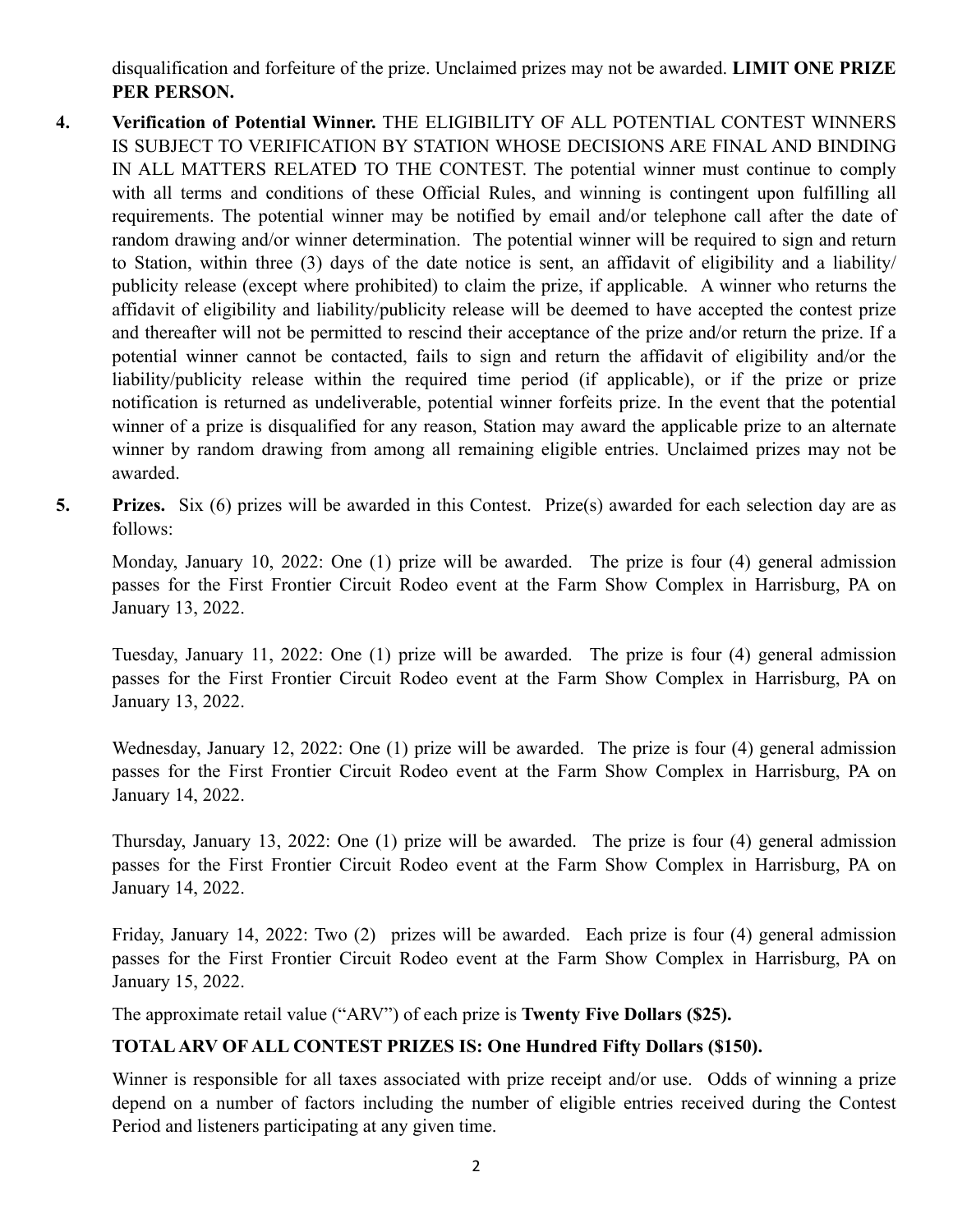There is no substitution, transfer, or cash equivalent for prizes, except that the Station may, in its sole discretion and to the extent permitted by law, substitute prizes of comparable value or cash. The prizes are expressly limited to the item(s) listed above and do not include taxes, gratuities or any other expenses. Any tickets and/or gift certificates/cards awarded as part of a prize will be subject to the terms and conditions set forth by the issuer and are valid only on the date(s) printed on the tickets or gift certificates/cards. Other restrictions may apply.

If any prize or a portion of any prize is postponed, cancelled, or otherwise unavailable due to disease, epidemic, pandemic, quarantine, any acts of government and/or any reason that is beyond the control of Station or any Sponsor, then no substitution shall be provided. Station and any Sponsors make no representation or warranty about the safety of any prize. By accepting and using a prize, each winner acknowledges and assumes all risks of accepting and using the prize, and any other risks associated with the prize.

- **6. Entry Conditions and Release.** By entering, each entrant agrees to: (a) comply with and be bound by these Official Rules and the decisions of the Station, which are binding and final in all matters relating to this Contest; (b) release and hold harmless Station, Cumulus Media New Holdings Inc., and each of their affiliated companies, participating sponsors, the prize suppliers and any other organizations responsible for sponsoring, fulfilling, administering, advertising or promoting the Contest, and each of their respective past and present officers, directors, employees, agents and representatives (collectively, the "Released Parties") from and against any and all claims, expenses, and liability, including but not limited to negligence and damages of any kind to persons and property, including but not limited to invasion of privacy (under appropriation, intrusion, public disclosure of private facts, false light in the public eye or other legal theory), defamation, slander, libel, violation of right of publicity, infringement of trademark, copyright or other intellectual property rights, property damage, or death or personal injury arising out of or relating to a entrant's entry, creation of an entry or submission of an entry, participation in the Contest, acceptance or use or misuse of prize (including any travel or activity related thereto) and/or the broadcast, exploitation or use of entry; and (c) indemnify, defend and hold harmless the Released Parties from and against any and all claims, expenses, and liabilities (including reasonable attorneys' fees) arising out of or relating to an entrant's participation in the Contest and/or entrant's acceptance, use, non-use or misuse of the prize.
- **7. Publicity.** Participation in the Contest constitutes entrant's consent to use by the Station and its agent of entrant's name, likeness, photograph, voice, opinions, entry, and/or biographical information (including hometown and state) for promotional purposes in any media, worldwide, without further payment or consideration, unless otherwise prohibited by law.
- **8. Taxes.** All State, Local, Federal and/or other taxes, duties, tariffs, title fees, licensing fees, or other fees for prizes awarded become the sole responsibility of the winner. All those who win a prize or prizes valued \$600 or more in any given year will be issued an IRS Form 1099 to report their winnings.
- **9. General Conditions.** Station reserves the right to cancel, suspend and/or modify the Contest, or any part of it, if any fraud, technical failures or any other factor beyond Station's reasonable control impairs the integrity or proper functioning of the Contest, as determined by Station in its sole discretion. Station reserves the right in its sole discretion to disqualify any individual it finds to be tampering with the entry process or the operation of the Contest or to be acting in violation of these Official Rules or acting in an unsportsmanlike or disruptive manner. Any attempt by any person to deliberately undermine the legitimate operation of the Contest may be a violation of criminal and civil law, and, should such an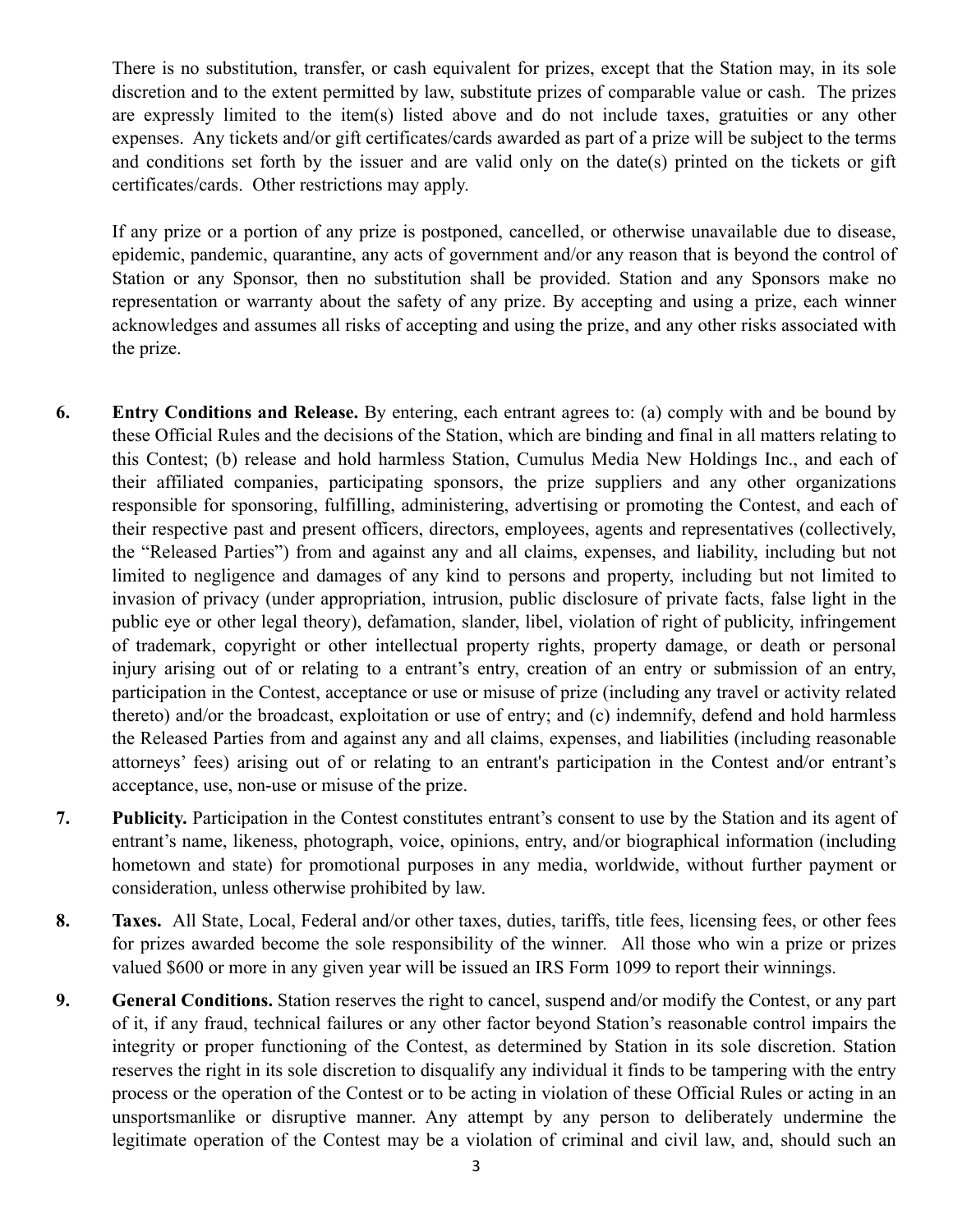attempt be made, Station reserves the right to seek damages from any such person to the fullest extent permitted by law. Station's failure to enforce any term of these Official Rules shall not constitute a waiver of that provision.

- **10. Limitations of Liability.** The Released Parties are not responsible for: (a) any incorrect or inaccurate information, whether caused by Station, entrants, printing errors or by any of the equipment or programming associated with or utilized in the Contest; (b) technical failures of any kind, including but not limited to malfunctions, interruptions, or disconnections in phone lines or network hardware or software; (c) unauthorized human intervention in any part of the entry process or the Contest; (d) technical or human error that may occur in the administration of the Contest or the processing of entries; or (e) any injury or damage to persons or property that may be caused, directly or indirectly, in whole or in part, from entrant's participation in the Contest or receipt or use, non-use or misuse of any prize. No more than the stated number of prizes will be awarded. In event that a production, technical, programming or other error causes more than stated number of prizes as set forth in these Official Rules to be claimed, Station reserves the right to award only the stated number of prizes by a random drawing among all legitimate, unawarded, eligible prize claims.
- **11. Disputes.** Entrant agrees that: (a) any and all disputes, claims and causes of action arising out of or connected with this Contest, or any prizes awarded, shall be resolved individually, without resort to any form of class action; (b) any and all disputes, claims and causes of action arising out of or connected with this Contest, or any prizes awarded, shall be resolved exclusively by the United States District Court or the appropriate state court located in the Station's listening area; (c) any and all claims, judgments and awards shall be limited to actual out-of-pocket costs incurred, including costs associated with entering this Contest, but in no event attorneys' fees; and (d) under no circumstances will entrant be permitted to obtain awards for, and entrant hereby waives all rights to claim punitive, incidental and consequential damages and any other damages, other than for actual out-of-pocket expenses, and any and all rights to have damages multiplied or otherwise increased. SOME JURISDICTIONS DO NOT ALLOW THE LIMITATIONS OR EXCLUSION OF LIABILITY FOR INCIDENTAL OR CONSEQUENTIAL DAMAGES, SO THE ABOVE MAY NOT APPLY TO YOU. All issues and questions concerning the construction, validity, interpretation and enforceability of these Official Rules, or the rights and obligations of entrant and Station in connection with the Contest, shall be governed by, and construed in accordance with, the laws of the state in which the Station is located, without giving effect to any choice of law or conflict of law rules (whether of the state in which the Station is located or any other jurisdiction), which would cause the application of the laws of any jurisdiction other than the state in which the Station is located.
- **12. Entrant's Personal Information.** Information collected from entrants is subject to Station's Privacy Policy, which is available on the Station's website under the "Privacy Policy" link. All entry blanks, forms, devices, and materials gathered during the course of entry, as well as all information contained therein, shall become the sole property of Station to be used, disposed of or destroyed in its sole discretion. Station is not responsible for any incorrect or inaccurate information entered by website users, and assumes no responsibility for any error, omission, interruption, deletion, defect, delay in operation or transmission, communications line failure, theft or destruction or unauthorized access to Station's website.
- **13. Contest Results.** A winners list may be obtained within thirty (30) days after the Contest Period expires by sending a self-addressed stamped envelope to the Station identified below.